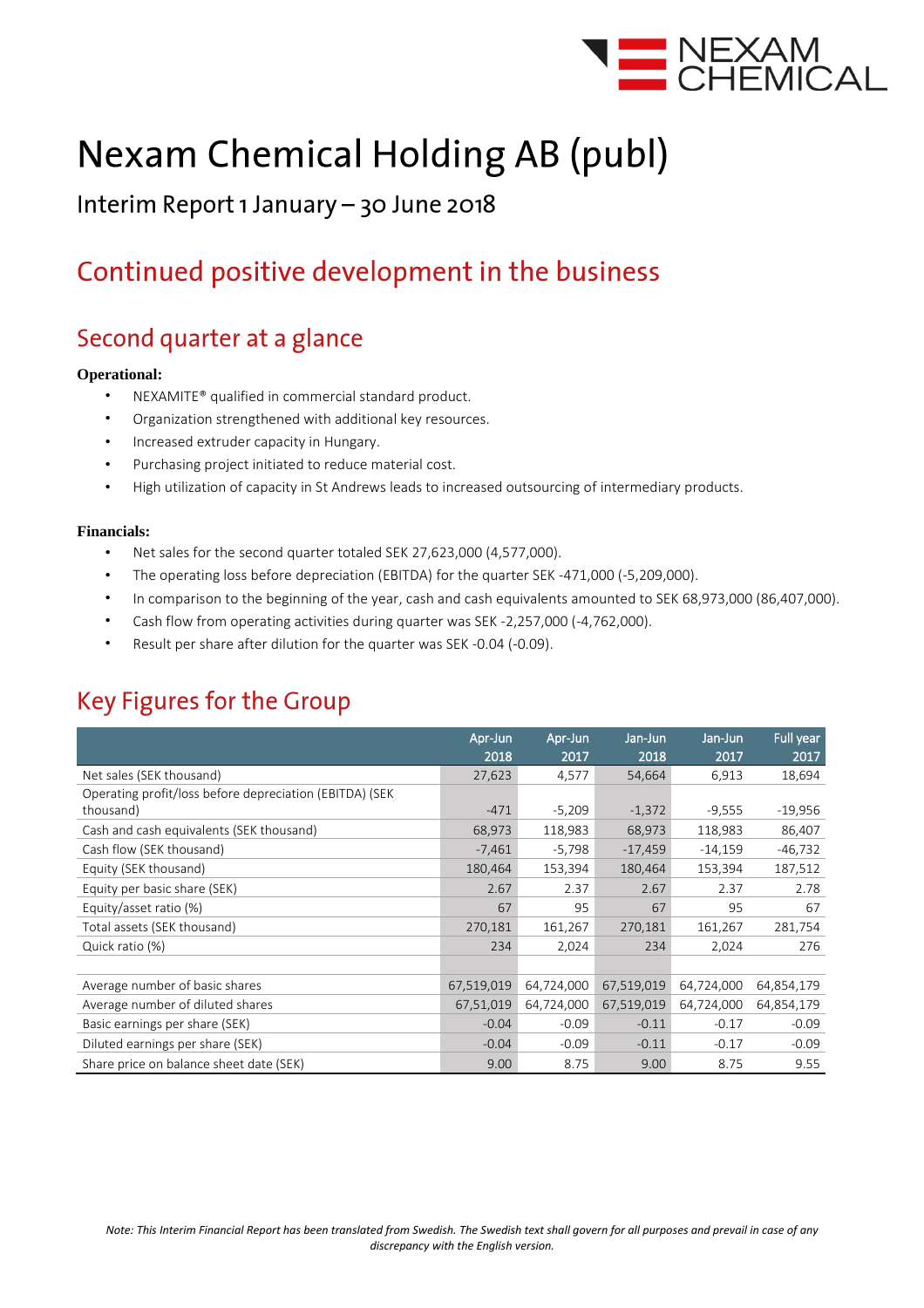

## Important steps forward during the second quarter and continued high activity in the market

This summer´s extreme weather conditions has not left anyone unnoticed. The signs of a change in our climate, as a result of our lifestyle and consumption, are now evident. The change is also more rapid than anyone anticipated. The demand for more efficient and sustainable technologies and products will accelerate. With this in mind, we consider Nexam Chemical, and its product portfolio, to be very well positioned to enable more efficient and environmentally friendly solutions within several important areas. We can clearly see that the interest for our solutions continuously increase.

Looking at the last quarter, Nexam Chemical continued to develop its business with a total turnover of SEK 27.6 million, the best quarter ever in the company´s history. The Group´s twelve-months rolling sales has also increased and the Company continues to show good margins.

Our sales within the high-performance segment, delivering the highest margins, are developing well, and the share of the new masterbatch and multifunctional masterbatch products that we have developed and launched on the market are increasing. The more volume focused sales continue to develop in the right direction and our customers have increased their order volumes. Through the capability of our established global sales network, we now have the ability to open up for new countries and markets within each segment. This is promising for the future.

Normally, the third quarter every year show somewhat lower volumes due to the general holiday period in Europe. Many of our customers carry out planned stops in production for holidays and maintenance during the summer. We have also performed necessary maintenance and reconstruction work in production during a couple of weeks. This ensures that we have full production capacity during the coming year. From a sales perspective we expect continued growth over a twelvemonth rolling period.

To further strengthen the margins within the volume segment, we have initiated a purchase project that will be implemented directly under my supervision. The goal is to reduce the cost of materials for our products through the entire chain of production through increasing the efficiency in our procurement processes. The cost of material accounts for a significant part of total production cost in our industry and each Swedish krona saved will directly affect the result bottom line.

"The goal is to reduce the cost of materials for our products through the entire chain of production…"

### Market

It has been an intense quarter for our sales team with positive outcome from customer visits on three continents. On the Asian market we see an increased interest for our products which also starts to reflect in our sales figures. The distributors that we are working with on the Asian markets are doing a great job establishing our products on respective market. This concerns primarily applications within the electronic industry. We can also see that the customers within PET-foam, with whom we have established ongoing business with, now increase their activities, which is also positive for our sales.

We are now conducting a systematic work to establish Nexam Chemicals masterbatch products on new geographical markets where we previously have not been as present as in Sweden. To succeed with this, we expand our sales team with additional sales persons who will process an increasing number of customers in new geographical markets.

### Production

The production in our entities are stable and running at high capacity. During this quarter we have continued the activities to further develop our partnerships concerning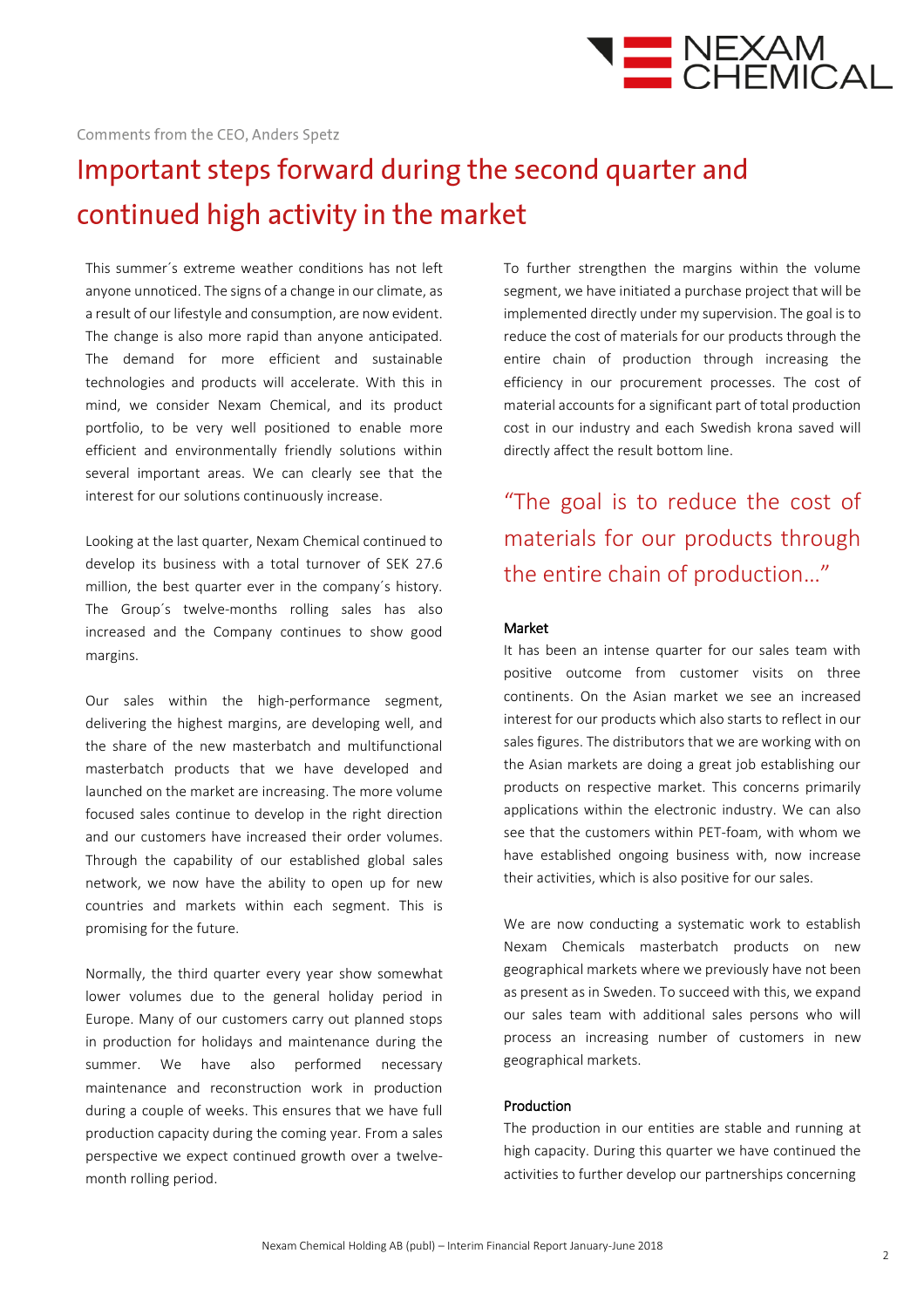

intermediary products for our synthetic chemical production in St Andrews. The production plant in St Andrews is reaching close to its full capacity, so we are implementing some changes in our production strategy with the aim to increase the output from the plant. The plant increasingly focuses on the more high-end and complex production processes, while at the same time free capacity through outsourcing simpler intermediary products not requiring the same expertise and know-how. This will in turn also generate cost reductions as our partners for these intermediary products can produce with larger economies of scale.

### "…expand our production plant in Hungary with additional extruder capacity."

Previously this year we established Medical as a new focus area. To meet the increasing demand within this segment, we will during the third quarter expand our production plant in Hungary with additional extruder capacity. This work is led by our new CEO in Hungary, Laszlo Megyeri, who has a long experience within the industry, not least from his time at A.Schulman. We consider Laszlo as an important part of the team building our business, especially within Medical.

### Innovation

The development of new products in cooperation with our customers has progressed during this quarter. A lot of effort is being made in developing new multifunctional masterbatch, tailormade for specific customers and applications. We can also see that our chemistry is more and more added into our customer´s standard recipe for commercial products, which will be positive for our sales development.

Looking at the high-performance area, several development projects are ongoing in close cooperation with institutions, universities and authorities. These projects are run with a slightly longer time horizon and concerns applications such as high-temperature composites in airplane engines, 3D-printing and colorless polyimide films.

For the new focus area Medical we now implement the necessary regulatory work required to qualify as a manufacturer of MedTech products. The regulatory requirements for MedTech is not as extensive as for medical drugs.

### **Organization**

Johnny Weidmar has recently started his work as team leader at our laboratory for color and additives in Lomma. He has a long experience from the industry and has previously worked at one of our more important customers. Since a few months, Laszlo Megyeri, our new CEO in Hungary, has started to develop the business on the central European market. We are also strengthening our color matching laboratory in Hungary with a very experienced development engineer who will join us during the autumn. Furthermore, a process of recruiting additional qualified sales persons and development engineers are underway. Employees who will be located in Sweden and in our subsidiaries.

### **Outlook**

When the customer activities temporarily go down during the holidays, we take the opportunity to install new capacity, perform maintenance on our machines and increase the inventory of strategic products to meet the demand during the autumn.

Looking forward we expect good growth, especially within our newly developed products and within the new focus areas. Growth are also expected in the volume segment through establishing new geographic markets and the introduction of new product variants. To meet the increased demand, we increase the production capacity.

After a summer with more sunshine and holiday weather than ever before, we are filled with energy and ready for the exciting challenges we see in front of us during the autumn.



Anders Spetz, CEO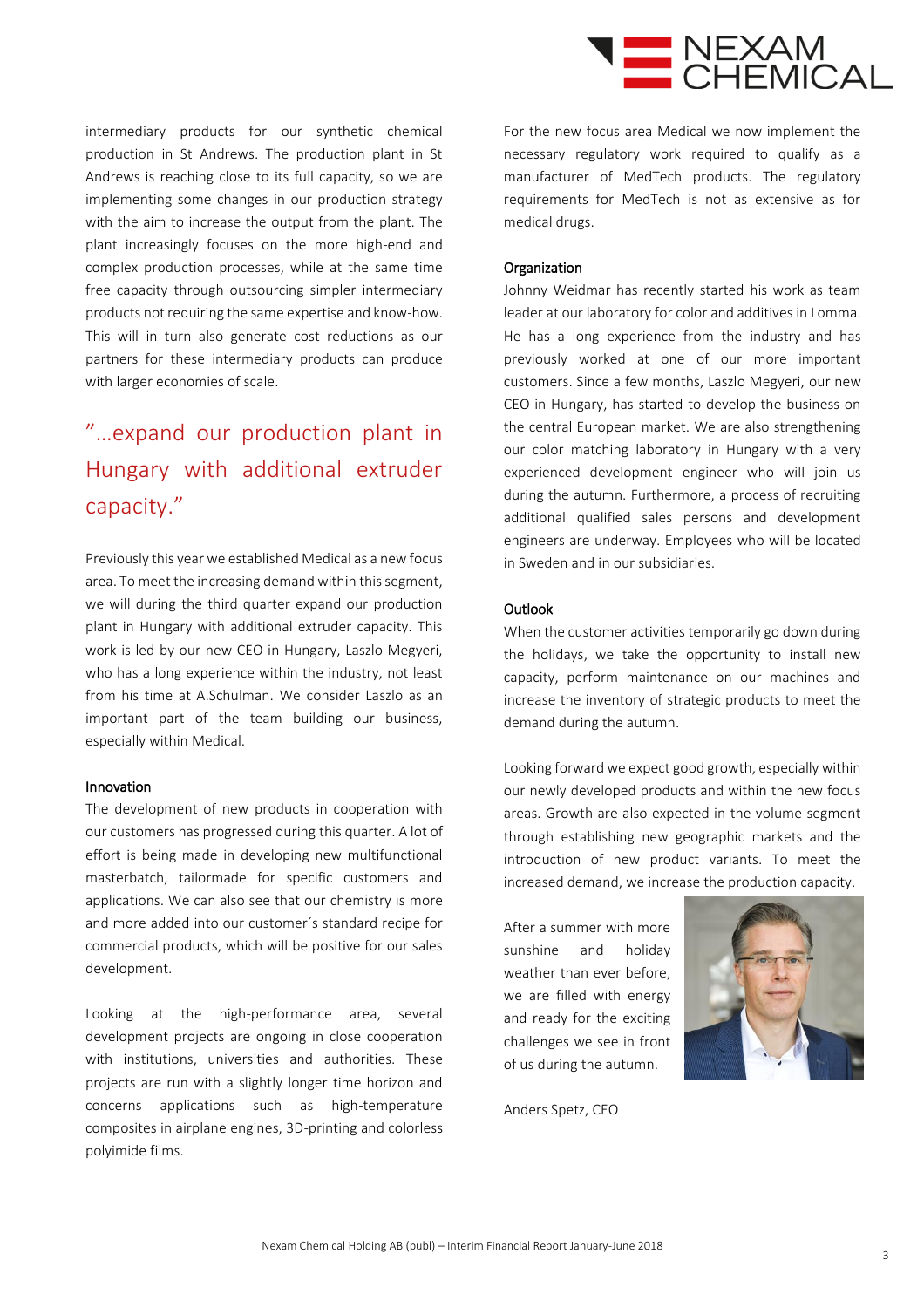

### This is Nexam Chemical

### Nexam Chemical

Nexam Chemical develops technology and products that make it possible to significantly improve the properties and performance of most types of plastics in a costeffective manner and with the production technology intact. The properties that are improved include temperature resistance and service life. The property improvements that can be achieved by using Nexam Chemical's technology make it possible to replace metals and other heavier and more expensive materials with plastics in a number of different applications.

The Company's head office is located in Lomma, Sweden. Development of new products and applications and formulation evaluation takes place in the laboratory in St. Andrews, Scotland where also the facility for pilot production is located. Large scale production of the company's unique molecules is performed in collaboration with contract manufacturers. Manufacturing of masterbatch and multifunctional masterbatch is performed by the subsidiary Plasticolor with production as well as sales- and market offices in totally seven countries throughout Europe. The Group has in total approximately 45 employees.

#### Vision and mission

Nexam Chemical's vision is to be a recognized world leader in the field of property modification of plastic and polymer materials via heat-activated crosslinking.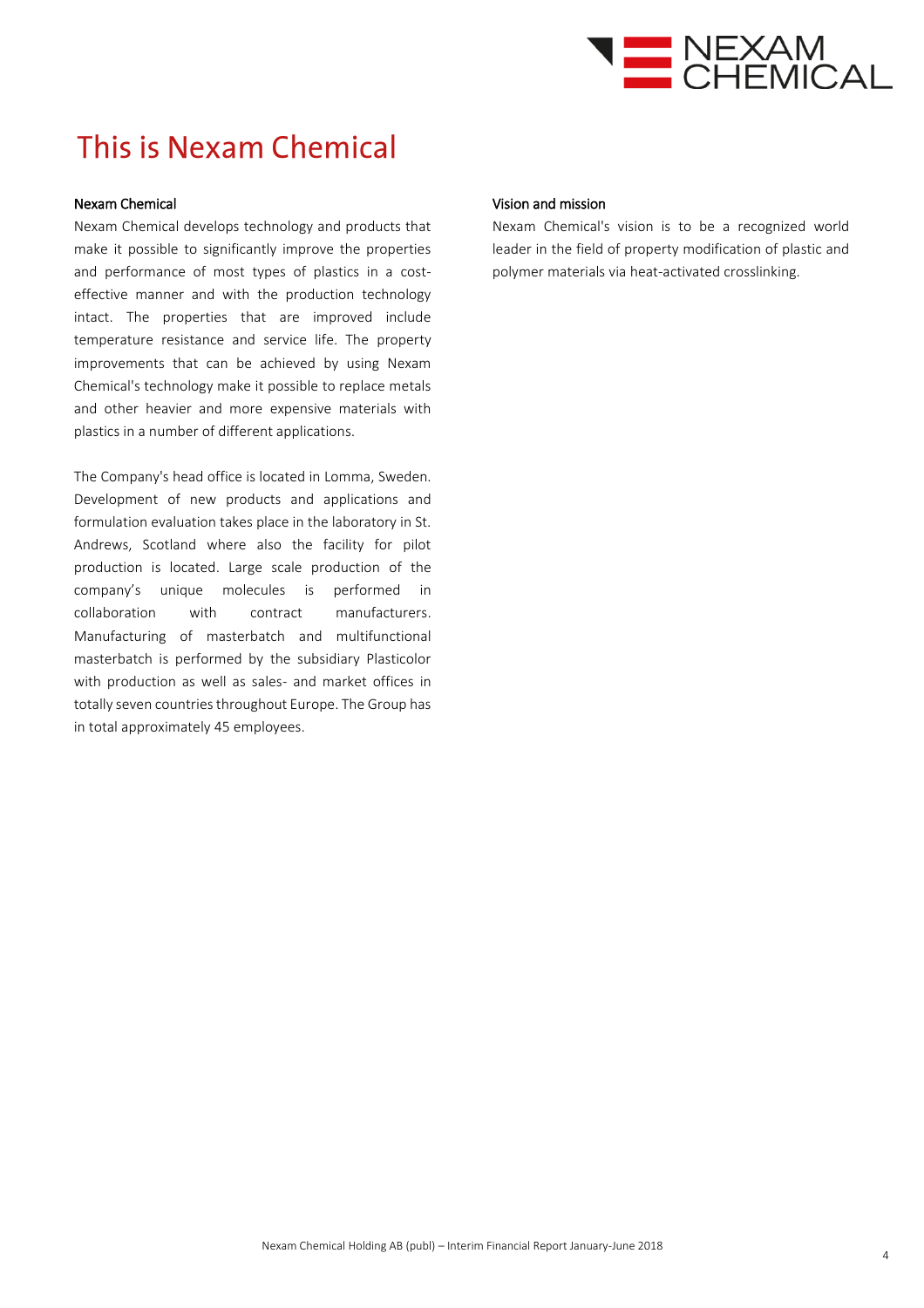

### **Financial comments**

### Sales and profit

The figures for the previous year do not include Plasticolor operations. Net sales for the second quarter totaled SEK 27,623,000 (4,577,000). Other operating income for the quarter amounts to SEK 809,000 (4,000) and consists mainly of effects from exchange rates.

The personnel expenses during the first quarter totaled SEK - 6,372,000 (- 3,444,000) and other operating expenses totaled SEK - 5,734,000 (- 3,180,000). The depreciation for the period amounts to SEK - 2,031,000 (- 582,000) of which SEK - 1,100,000 (0) concerns depreciation of acquired immaterial surplus values. The profit/loss before depreciation (EBITDA) amounted to SEK - 471,000 (- 5,209,000) and the operating profit/loss before tax came in at SEK – 2,863,000 (- 5,823,000).

### Personnel and organization

The average number of employees in the Group for the period amounted to 39 (14), whereof 8 (1) were women.

#### Investments

The total investment in intangible assets during the

quarter amounts to SEK 823,000 (781,000) and for the material assets SEK 889,000 (0).

### Cash flow

The cash flow from the operating activities during the quarter amounted to SEK – 2,257,000 (- 4,762,000). Changes in working capital has affected the cashflow with SEK – 1,369,000 (- 451,000) and concerns to a large part increased account receivables. During the quarter, amortization of bank loans has affected the cashflow with SEK - 3,000,000 (- 256,000). The total cash flow for the quarter amounted to SEK - 7,461,000 (- 5,798,000).

### Financial position

Compared to the beginning of the year, the equity/assets ratio was 67 (67) percent, and the equity was SEK 180,464,000 (187,512,000). Cash and cash equivalents amounted to SEK 68,973,000 (86,407,000) compared to the beginning of the year. The Group has at the end of the period an interest-bearing debt of SEK 59,328,000 (65,886,000) compared to the beginning of the year.

## Other information

### Group structure

Nexam Chemical Holding AB is a Swedish public limited liability company and its corporate ID no. is 556919-9432. The Group consists of the parent company Nexam Chemical Holding AB (publ) and two subgroups, Nexam



Chemical and Plasticolor. All companies in the Group are wholly owned.

#### Accounting policies

The Group applies International Financial Reporting Standards (IFRS), as adopted by the EU. This interim report has been prepared in accordance with IAS 34 Interim Financial Reporting, the Annual Accounts Act. The parent company applies the Annual Accounts Act and the Swedish Financial Reporting Board recommendation RFR 2 Accounting for Legal Entities. The accounting policies and calculation methods applied are consistent with those described in the annual report for 2017. New standards and interpretations that came into force on January 1, 2018 have not had any impact on Nexam Chemical´s financial reporting for the interim report period.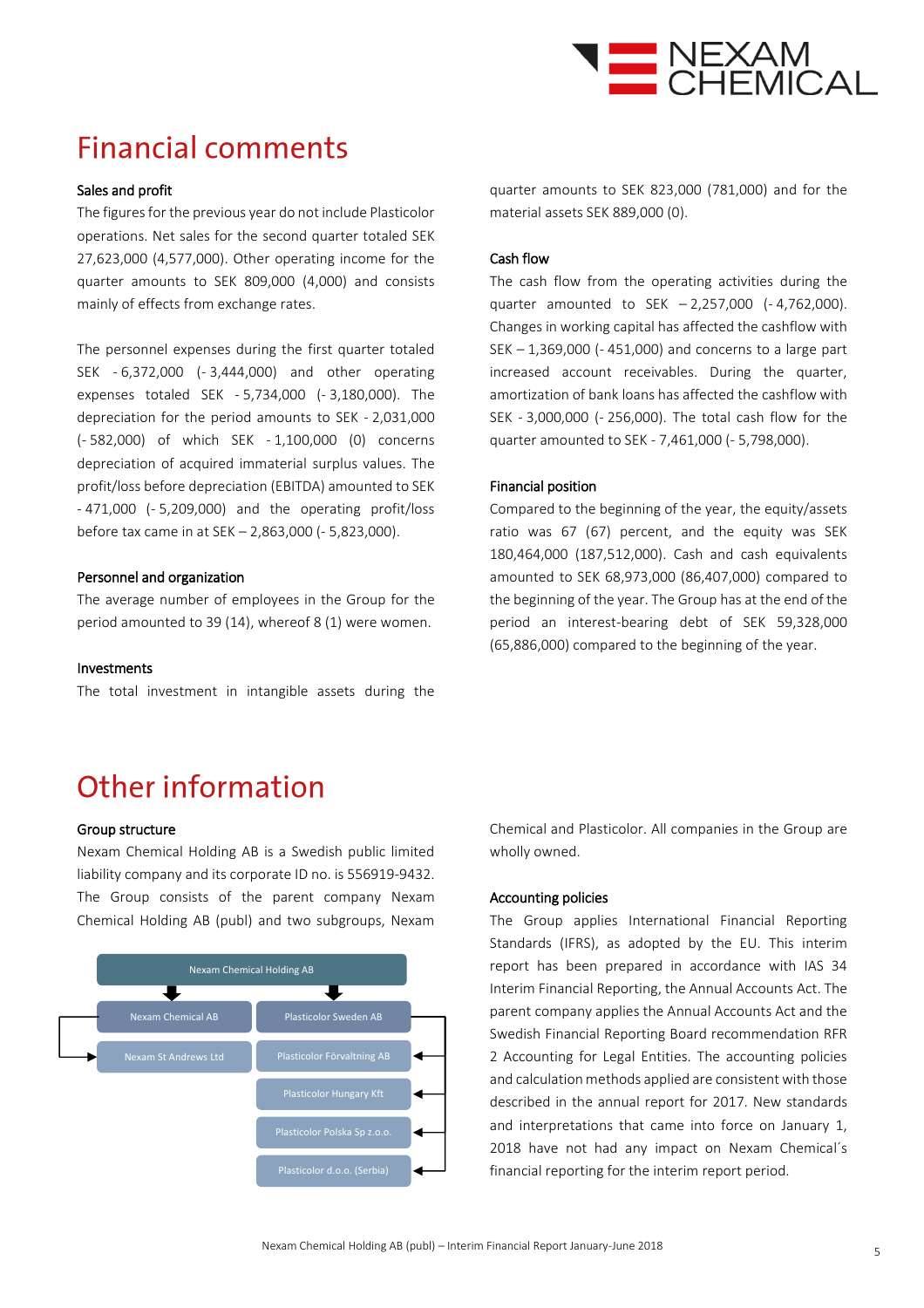

*Financial instruments.* Nexam Chemical has only financial assets and liabilities valued at amortized cost. As these financial assets and liabilities are due within twelve months, the value is estimated to correspond to fair value.

*Segment reporting.* Financial information reported to the chief operating decision maker (CEO) as the basis for allocating resources and judging the group's profit or loss is not divided into different operating segments. Therefor the group consists of a single operating segment and reference is made to the income statement and balance sheet regarding operating segment reporting

#### *New reporting standards.*

As of January 1, 2018, Nexam Chemical applies IFRS 9 and IFRS 15.

IFRS 15, Revenue from Contracts with Customers, implies a new revenue model (five-step model) based on when the control of a Goods or Service is transferred to the Customer.

IFRS 9 involves changes in how financial assets are classified and valued, introduction of a write-down model based on expected loan losses instead of occurred losses and changes in principles for hedge accounting with the aim to simplify and increase the coherence with companies' internal risk management strategies.

The Group's work in 2017 has shown that the effects of implementing IFRS 15 and IFRS 9 will not have a material effect on the Group's financial statements when applied for the first time.

#### Transactions with related parties

No transactions with related parties has occurred, except for determined remuneration for the Board of Directors and remuneration in accordance with employment agreement.

### Risks and uncertainties

The Group's operations are affected by a number of factors which can result in a risk for the Group's operations and profit. See the annual report for 2017 on Nexam Chemical's website for information about the Company's risks and uncertainties.

#### Estimates and judgements

In order to be able to prepare the financial statements, the Board of Directors and the Management make judgements and assumptions on the basis of available information that impact the company's financial performance and financial position.

Estimates and judgements are evaluated on an ongoing basis and are based on historical experience and other factors, including expectations about future events that can be reasonably expected under prevailing conditions. The actual outcome may differ from the judgements made. The areas where estimates and assumptions could lead to a significant risk of adjustments to the figures reported for the company's financial performance, and position in future reporting periods, are primarily judgements about market conditions and thus the value of the Group's non-current assets.

#### Audit review

These financial statements have not been audited by the Company´s auditor.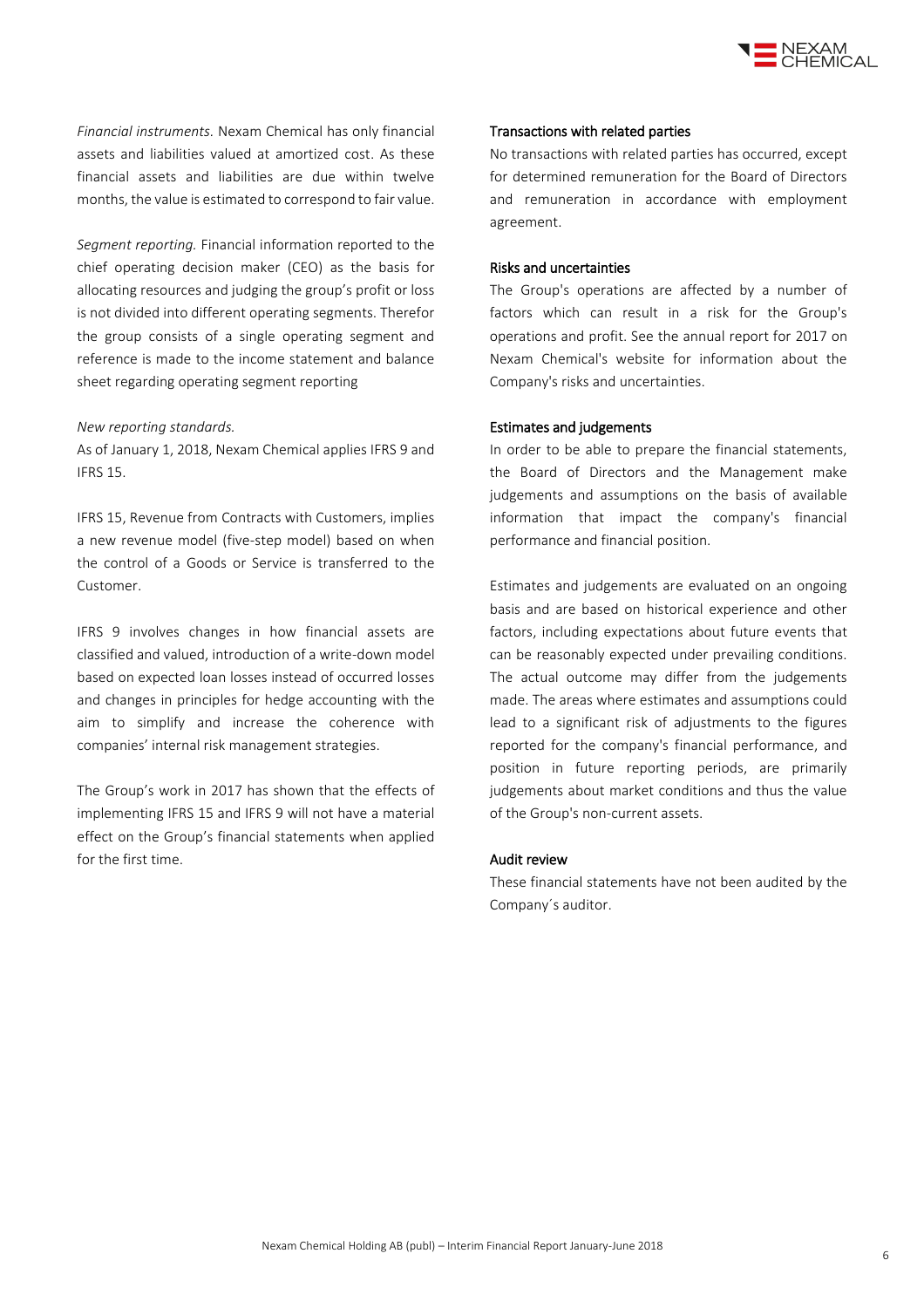

The Board of Directors and the Chief Executive Officer certify that the interim financial report provides a true and fair view of the parent company´s and the Group´s business, financial position and performance and describes material risks and uncertainties to which the parent company and the companies in the group are exposed.

\_\_\_\_\_\_\_\_\_\_\_\_\_\_\_\_\_\_\_\_\_\_\_\_\_\_\_\_\_\_\_\_\_\_\_\_\_\_\_\_\_\_\_\_\_\_\_\_\_\_\_\_\_\_\_\_\_\_\_\_\_\_\_\_\_\_\_\_\_\_\_\_\_\_\_\_\_\_\_\_\_\_\_

Lomma 16 August 2018

Lennart Holm Cecilia Jinert Johansson Jonna Opitz Chairman of the Board Member of the Board Member of the Board

Daniel Röme **Per-Ewe Wendel** Anders Spetz Member of the Board Member of the Board CEO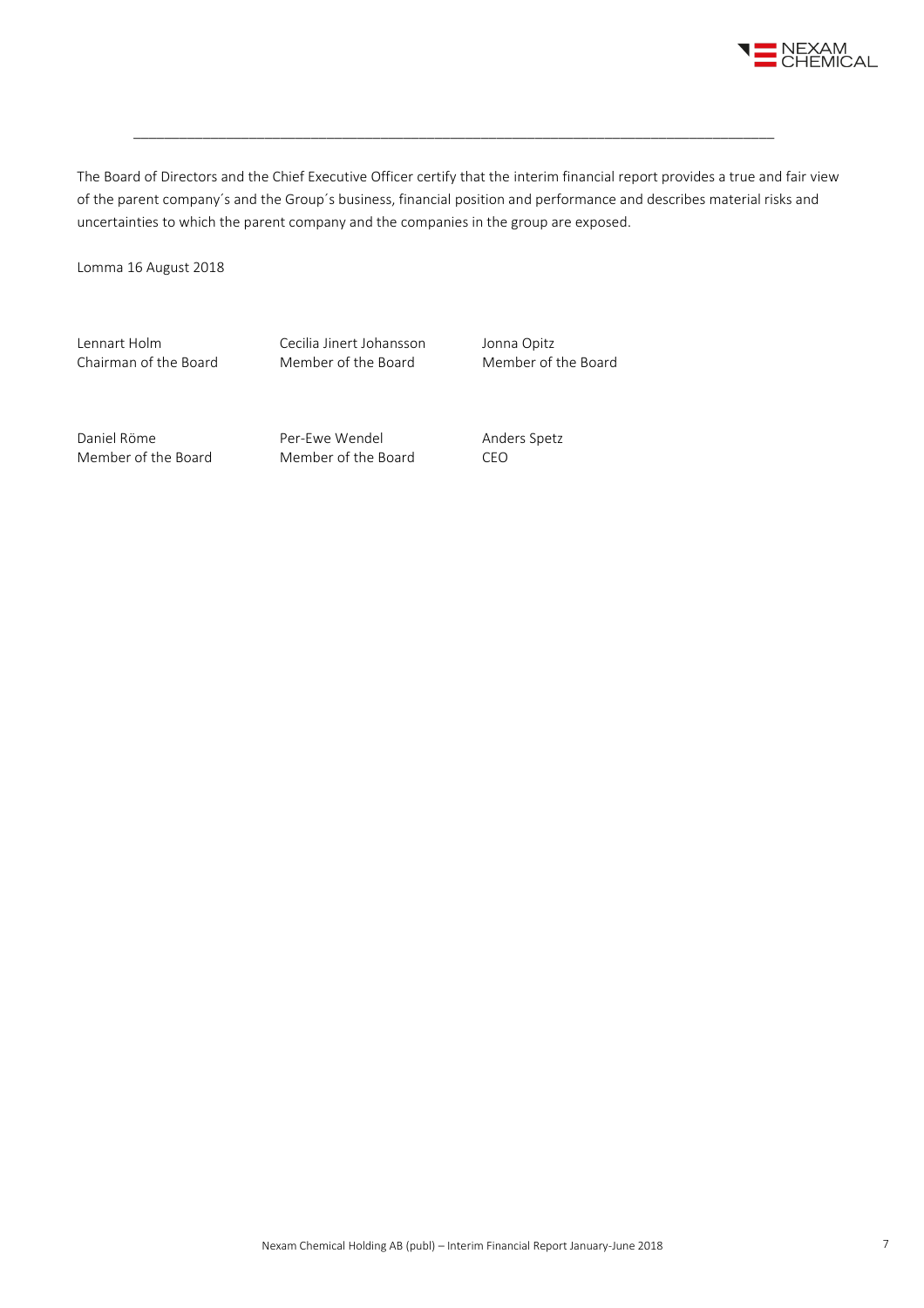

## **Financial Statements in summary**

| Consolidated income statement in summary                                       |           |          |           |                |           |
|--------------------------------------------------------------------------------|-----------|----------|-----------|----------------|-----------|
|                                                                                | Apr-Jun   | Apr-Jun  | Jan-Jun   | Jan-Jun        | Full year |
| (SEK '000)                                                                     | 2018      | 2017     | 2018      | 2017           | 2017      |
| Net sales                                                                      | 27,623    | 4,577    | 54,664    | 6,913          | 18,694    |
|                                                                                |           |          |           |                |           |
| Changes in goods in progress, finished goods and work in progress              | $-158$    | $-130$   | 492       | 2,079          | 1,249     |
| Other operating income                                                         | 809       | 4        | 2,009     | 139            | 777       |
|                                                                                | 28,274    | 4,451    | 57,165    | 9,131          | 20,720    |
|                                                                                |           |          |           |                |           |
| <b>Operating expenses</b>                                                      |           |          |           |                |           |
|                                                                                |           |          |           |                |           |
| Raw materials and consumables                                                  | $-16,802$ | $-2,732$ | $-33,312$ | $-5,959$       | $-11,702$ |
| Operating expenses                                                             | $-5,734$  | $-3,180$ | $-11,696$ | $-5,343$       | $-12,132$ |
| Personnel cost                                                                 | $-6,372$  | $-3,444$ | $-13,578$ | $-7,029$       | $-16,405$ |
|                                                                                |           |          |           |                |           |
| Depreciation and write-down of tangible and intangible assets                  | $-2,031$  | $-582$   | $-4,851$  | $-1,169$       | $-2,966$  |
| Other operating expenses                                                       | 163       | $-304$   | 49        | $-355$         | $-437$    |
| Operating profit/loss                                                          | $-2,502$  | $-5,791$ | $-6,223$  | $-10,724$      | $-22,922$ |
|                                                                                |           |          |           |                |           |
| <b>Financial items</b>                                                         |           |          |           |                |           |
| Financial income                                                               | 6         |          | 8         |                | 133       |
| Financial costs                                                                | $-367$    | $-32$    | $-733$    | $-64$          | $-244$    |
| Profit/loss before tax                                                         | $-2,863$  | $-5,823$ | $-6,948$  | $-10,788$      | $-23,033$ |
|                                                                                |           |          |           |                |           |
| Income tax                                                                     | $-85$     |          | $-156$    | $\overline{a}$ | 17,285    |
| Profit/loss for the period                                                     | $-2,948$  | $-5,823$ | $-7,104$  | $-10,788$      | $-5,748$  |
|                                                                                |           |          |           |                |           |
| Other comprehensive income<br>Items that may be reclassified to profit or loss |           |          |           |                |           |
| Translation differences on foreign subsidiaries                                | $-444$    | $-27$    | 127       | $-49$          | -54       |
| Sum of other comprehensive income, net after tax                               | $-444$    | $-27$    | 127       | $-49$          | $-54$     |
| Comprehensive result for the period                                            | $-3,392$  | $-5,850$ | $-6,977$  | $-10,837$      | $-5,802$  |
|                                                                                |           |          |           |                |           |

The profit for the year as well as comprehensive income are wholly attributable to the parent company's shareholders.

| Earnings per share (SEK)         |            |         |         |                                                                |         |
|----------------------------------|------------|---------|---------|----------------------------------------------------------------|---------|
| Basic earnings per share (SEK)   | $-0.04$    | $-0.09$ | $-0.11$ | $-0.17$                                                        | $-0.09$ |
| Diluted earnings per share (SEK) | $-0.04$    | $-0.09$ | $-0.11$ | $-0.17$                                                        | $-0.09$ |
| Average number of basic shares   |            |         |         | 67,519,019   64,724,000   67,519,019   64,724,000   64,854,179 |         |
| Average number of diluted shares | 67.519.019 |         |         | 64,724,000 67,519,019 64,724,000 64,854,179                    |         |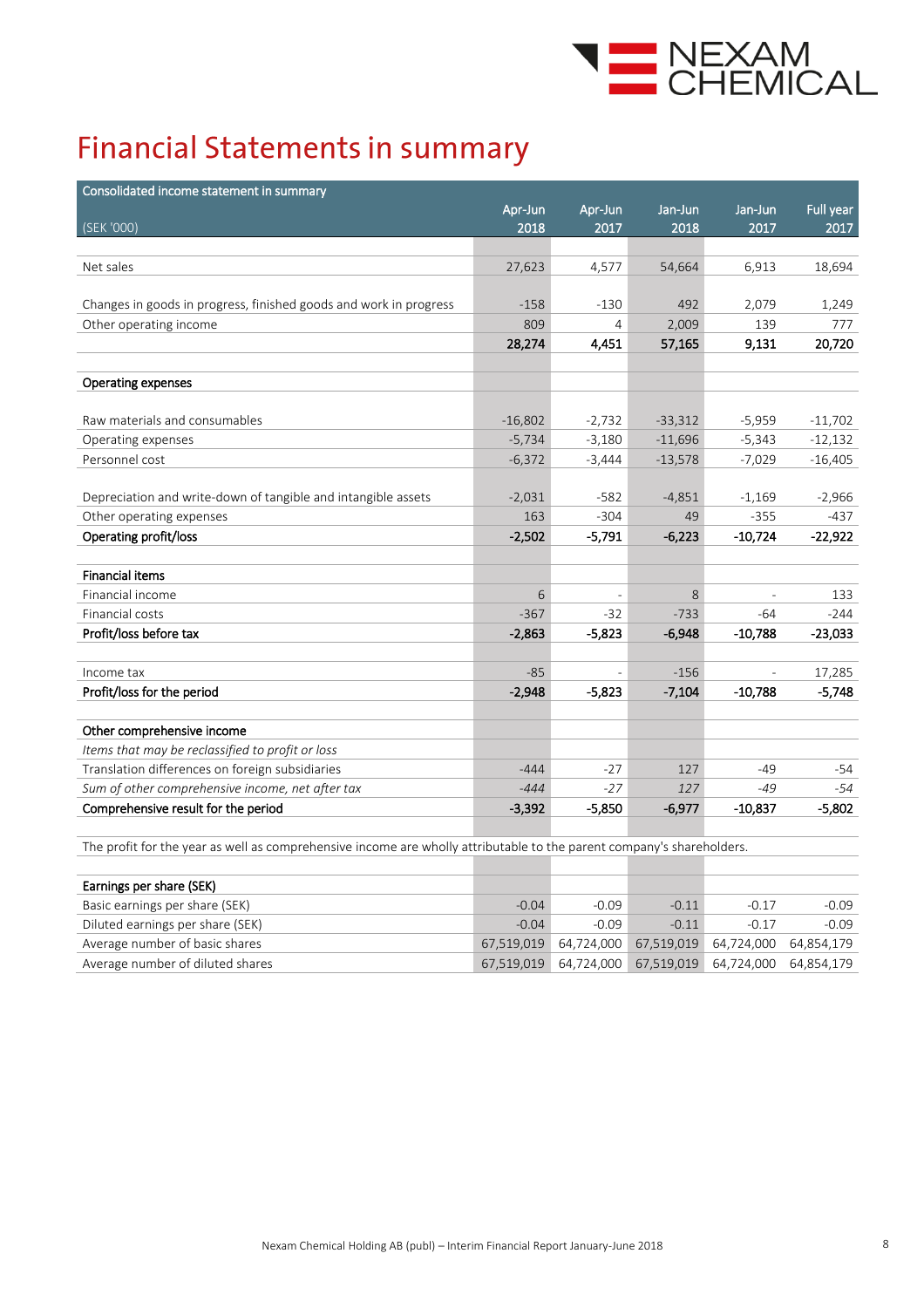

| Consolidated balance sheet in summary |         |         |         |
|---------------------------------------|---------|---------|---------|
|                                       | 30 Jun  | 30 Jun  | 31 Dec  |
| (SEK '000)<br><b>Note</b>             | 2018    | 2017    | 2017    |
| <b>ASSETS</b>                         |         |         |         |
| Intangible assets<br>$\mathbf{1}$     | 109,859 | 20,404  | 110,698 |
| Tangible assets                       | 49,730  | 7,676   | 50,166  |
| Financial assets                      | 5       | 2,788   | .5      |
| Inventory                             | 15,470  | 8,050   | 14,778  |
| Trade receivables                     | 19,994  | 1,694   | 14,809  |
| Other receivables                     | 6,150   | 1,672   | 4,891   |
| Cash and bank                         | 68,973  | 118,983 | 86,407  |
| <b>TOTAL ASSETS</b>                   | 270,181 | 161,267 | 281,754 |
|                                       |         |         |         |
| <b>EQUITY AND LIABILITIES</b>         |         |         |         |
| Equity                                | 180,464 | 153,394 | 187,512 |
| Long-term debt with interest          | 45,869  | 1,736   | 52,690  |
| Other long-term debt                  | 3,129   | 91      | 3,110   |
| Short term debt with interest         | 13,459  | 1,048   | 13,196  |
| Trade payables                        | 12,281  | 790     | 14,389  |
| Other liabilities                     | 14,979  | 4,208   | 10,857  |
| TOTAL EQUITY AND LIABILITIES          | 270,181 | 161,267 | 281,754 |

| Consolidated changes in equity in summary |          |          |          |           |           |
|-------------------------------------------|----------|----------|----------|-----------|-----------|
|                                           | Apr-Jun  | Apr-Jun  | Jan-Jun  | Jan-Jun   | Full year |
| (SEK '000)                                | 2018     | 2017     | 2018     | 2017      | 2017      |
| Balance at the beginning of the period    | 183,860  | 159,244  | 187,512  | 164,231   | 164,231   |
| Profit/loss for the period                | $-2,948$ | $-5,823$ | $-7,104$ | $-10.788$ | $-5,748$  |
| Other comprehensive income                | $-448$   | $-27$    | 123      | -49       | -54       |
| Transactions with shareholders            |          |          | $-67$    |           | 29.083    |
| Balance at the end of the period          | 180,464  | 153,394  | 180,464  | 153.394   | 187,512   |

| Consolidated cash flow in summary                           |          |          |           |           |           |
|-------------------------------------------------------------|----------|----------|-----------|-----------|-----------|
|                                                             | Apr-Jun  | Apr-Jun  | Jan-Jun   | Jan-Jun   | Full year |
| (SEK '000)                                                  | 2018     | 2017     | 2018      | 2017      | 2017      |
| Cash flow from operating activities                         |          |          |           |           |           |
| Operating income                                            | $-2,503$ | $-5,791$ | $-6,224$  | $-10.724$ | $-22,899$ |
| Adjustment from non-cash items                              | 1,615    | 578      | 3,889     | 1,135     | 2,958     |
| Cash flow from operations before changes in working capital | $-888$   | $-5,213$ | $-2,335$  | $-9,589$  | $-19,941$ |
| Changes in working capital                                  | $-1,369$ | 451      | $-5,229$  | $-2,336$  | 1,470     |
| Cash flow from operations                                   | $-2,257$ | $-4,762$ | $-7,564$  | $-11.925$ | $-18,471$ |
| Cash flow from investment activities                        | $-1,711$ | $-780$   | $-3,116$  | $-1,740$  | $-83,564$ |
| Cash flow from financing activities                         | $-3,493$ | $-256$   | $-6,779$  | $-494$    | 55,303    |
| Cash flow for the period                                    | $-7,461$ | $-5,798$ | $-17,459$ | $-14,159$ | $-46,732$ |
| Cash and cash equivalents at the beginning of the period    | 76,597   | 124,785  | 86,407    | 133,147   | 133,147   |
| Effect of exchange rate changes on cash                     | $-163$   | $-4$     | 25        | -5        | -8        |
| Cash and cash equivalents at end of period                  | 68,973   | 118,983  | 68,973    | 118,983   | 86,407    |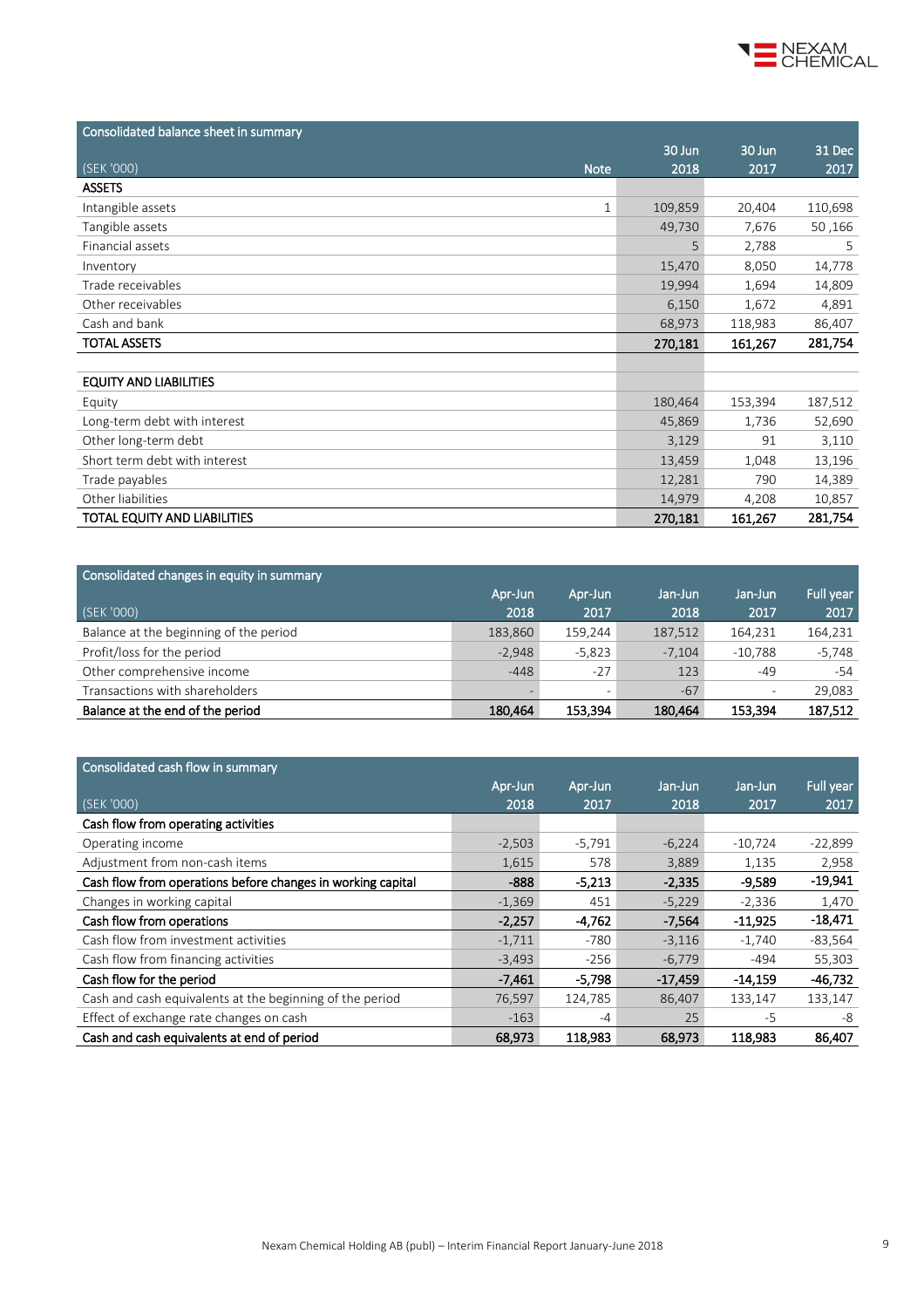

| Parent company - Income statement in summary                  |          |                          |          |          |           |
|---------------------------------------------------------------|----------|--------------------------|----------|----------|-----------|
|                                                               | Apr-Jun  | Apr-Jun                  | Jan-Jun  | Jan-Jun  | Full year |
| (SEK '000)                                                    | 2018     | 2017                     | 2018     | 2017     | 2017      |
|                                                               |          |                          |          |          |           |
| Net sales                                                     | 2,000    | 1,593                    | 9,000    | 3,020    | 5,881     |
|                                                               | 2000     | 1,593                    | 9,000    | 3,020    | 5,881     |
|                                                               |          |                          |          |          |           |
| <b>Operating expenses</b>                                     |          |                          |          |          |           |
| Operating expenses                                            | $-1,381$ | $-1,159$                 | $-2,605$ | $-2,137$ | $-3,452$  |
| Personnel cost                                                | $-1,771$ | $-1,798$                 | $-3,450$ | $-3,517$ | $-7,431$  |
| Depreciation and write-down of tangible and intangible assets | $-4,000$ | $-4,000$                 | $-9,000$ | $-6,000$ | $-16,783$ |
| Operating profit/loss                                         | $-5,152$ | $-5,364$                 | $-6,055$ | $-8,634$ | $-21,785$ |
|                                                               |          |                          |          |          |           |
| <b>Financial items</b>                                        |          |                          |          |          |           |
| Interest income from group companies                          |          | $\overline{\phantom{a}}$ |          |          |           |
| Interest expenses and other similar loss items                | $-259$   | -1                       | $-536$   | $-1$     | $-75$     |
| Profit/loss before tax                                        | $-5,411$ | $-5,365$                 | $-6,591$ | $-8,635$ | $-21,860$ |
|                                                               |          |                          |          |          |           |
| Income tax                                                    |          |                          |          |          |           |
| Profit/loss for the period                                    | $-5,411$ | $-5,365$                 | $-6,591$ | $-8,635$ | $-21,860$ |

| Parent company - Statement of comprehensive income |          |                          |          |                          |           |
|----------------------------------------------------|----------|--------------------------|----------|--------------------------|-----------|
|                                                    | Apr-Jun  | Apr-Jun                  | Jan-Jun  | Jan-Jun                  | Full year |
| (SEK '000)                                         | 2018     | 2017                     | 2018     | 2017                     | 2017      |
| Profit/loss for the period                         | $-5,411$ | -5.365                   | $-1,180$ | $-8.635$                 | $-21.860$ |
| Other comprehensive income                         |          | $\overline{\phantom{a}}$ |          | $\overline{\phantom{0}}$ |           |
| Comprehensive profit for the period                | $-5.411$ | $-5.365$                 | $-1.180$ | $-8.635$                 | $-21,860$ |

| Parent company - Balance sheet in summary |         |                          |         |
|-------------------------------------------|---------|--------------------------|---------|
|                                           | 30 Jun  | 30 Jun                   | 31 Dec  |
| (SEK '000)                                | 2018    | 2017                     | 2017    |
| <b>ASSETS</b>                             |         |                          |         |
| Financial assets                          | 409,076 | 284,359                  | 409,076 |
| Receivables from group companies          | 33,540  | 20,964                   | 24,540  |
| Other receivables                         | 481     | 115                      | 186     |
| Cash and bank                             | 43,757  | 112,061                  | 67,280  |
| <b>TOTAL ASSETS</b>                       | 486,854 | 417,499                  | 501,082 |
|                                           |         |                          |         |
| <b>EQUITY AND LIABILITIES</b>             |         |                          |         |
| Equity                                    | 426,306 | 414,321                  | 432,960 |
| Long-term debt with interest              | 129     | 464                      | 110     |
| Other long-term debt                      | 42,000  | $\overline{\phantom{a}}$ | 48,000  |
| Provisions for pension                    | 3,000   | $\overline{\phantom{a}}$ | 3,000   |
| Short term debt with interest             | 12,000  | $\overline{\phantom{m}}$ | 12,000  |
| Trade payables                            | 309     | 260                      | 890     |
| Other liabilities                         | 3,110   | 2,454                    | 4,122   |
| TOTAL EQUITY AND LIABILITIES              | 486,854 | 417,499                  | 501,082 |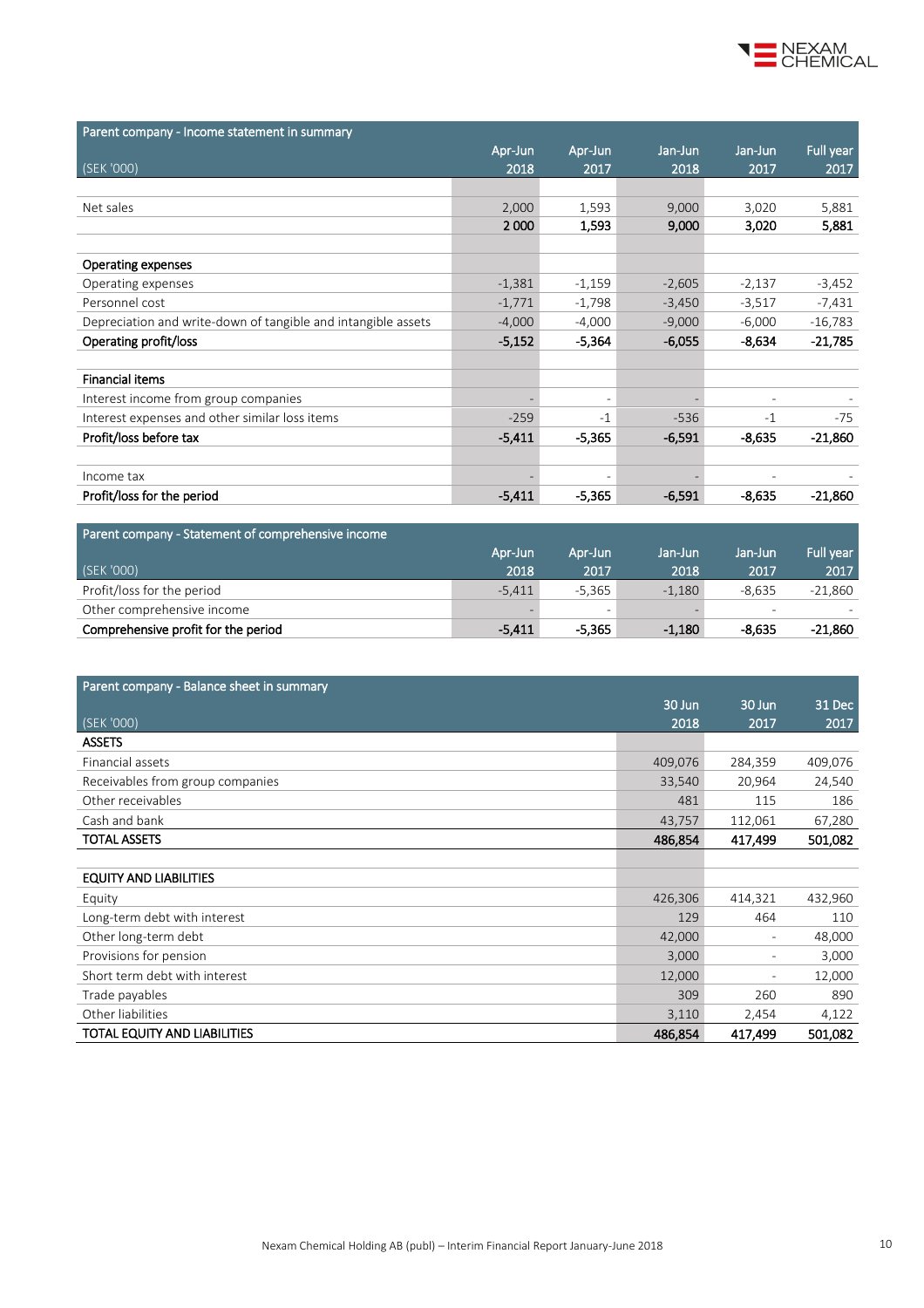

| Note 1 - Intangible assets              |                          |                |             |                |
|-----------------------------------------|--------------------------|----------------|-------------|----------------|
|                                         |                          | Market         | Development |                |
| (SEK '000)                              | Goodwill                 | positions      | costs       | <b>Patents</b> |
| Accumulated cost                        |                          |                |             |                |
| Opening balance 1 January 2018          | 45,943                   | 44,000         | 18,806      | 5,929          |
| Additions                               |                          |                | 1,695       | 118            |
| Closing balance 30 June 2018            | 45,943                   | 44,000         | 20,501      | 6,047          |
| Accumulated depreciation                |                          |                |             |                |
| Opening balance 1 January 2018          |                          | $-367$         | $-2,172$    | $-1,441$       |
| Expensed depreciation for the period    |                          | $-2,200$       | $-140$      |                |
| Capitalized depreciation for the period | $\overline{\phantom{a}}$ |                |             | $-120$         |
| Closing balance 30 June 2018            | $\overline{\phantom{a}}$ | $-2,567$       | $-2,312$    | $-1,561$       |
|                                         |                          |                |             |                |
| Residual value 30 June 2018             | 45,943                   | 41,433         | 18,189      | 4,486          |
| Accumulated cost                        |                          |                |             |                |
| Opening balance 1 January 2017          | $\overline{\phantom{a}}$ |                | 15,990      | 5,754          |
| Additions through acquisition           | 45,943                   | 44,000         |             |                |
| Additions                               |                          |                | 2,816       | 175            |
| Closing balance 31 December 2017        | 45,943                   | 44,000         | 18,806      | 5,929          |
| Accumulated depreciation                |                          |                |             |                |
| Opening balance 1 January 2017          | $\overline{\phantom{a}}$ | $\overline{a}$ | $-1,755$    | $-1,100$       |
| Expensed depreciation for the period    | $\overline{\phantom{a}}$ | $-367$         | $-417$      | $-1$           |
| Capitalized depreciation for the period | $\overline{a}$           |                |             | $-340$         |
| Closing balance 31 December 2017        |                          | $-367$         | $-2,172$    | $-1,441$       |
| Residual value 31 December 2017         | 45,943                   | 43,633         | 16,634      | 4,488          |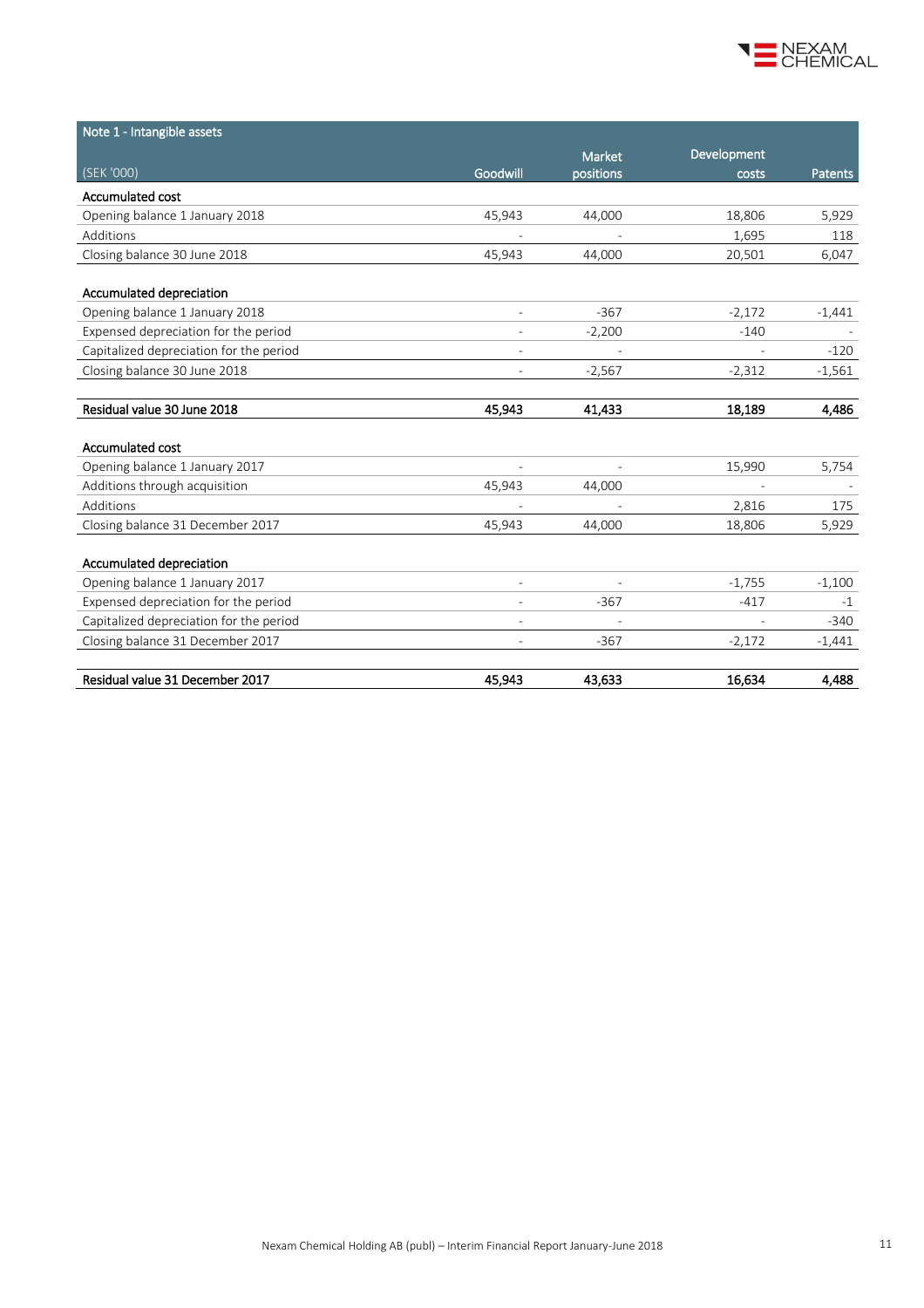

### Share capital, shares and ownership

The Company's share capital totals SEK 1,298,442.67, divided into 67,519,019 outstanding shares. The Company only has one class of shares and all shares have equal rights to dividends. The shares of Nexam Chemical Holding AB were listed on NASDAQ Stockholm First North Premier under the ticker NEXAM. Approximately 3,5 million shares have been turned over during the second quarter 2017 and the average price during the period was SEK 8.87 per share.

### Incentive programs

The company has one ongoing incentive programs with a total of 646,000 outstanding warrants, which all entitles the holders to subscribe for one new share. All warrants have been issued at market value, calculated according to the "Black Scholes" formula. If all currently outstanding warrants are exercised, the total dilution will be approximately 1.0 %.

For more information and the full terms and conditions of incentive program 2015/2018, please see the resolutions from the Annual General Meetings i[n 2015.](http://www.nexamchemical.com/secure/CMS/?language=en#context=epi.cms.contentdata:///245&viewsetting=active:///true)

| Allotment<br>date | Price per<br>warrant (SEK) | <b>Earliest</b><br>redemption date | Final due<br>date | Redemption<br>price (SEK) | Outstanding warrants<br>31 December 2017 | Dilution if<br>fully exercised |
|-------------------|----------------------------|------------------------------------|-------------------|---------------------------|------------------------------------------|--------------------------------|
| 2015-06-17        | 0.76                       | 2018-09-03                         | 2018-09-17        | 13.00                     | 646.000                                  | 1.0%                           |
|                   |                            |                                    |                   |                           | 646.000                                  | 1.0%                           |

### Shareholders

The number of shareholders as of 30 June 2018 was 6,826, a decrease of 120 shareholders during the first quarter.

| Shareholders                            | <b>Shares</b> | Percent |
|-----------------------------------------|---------------|---------|
| Försäkringsbolaget, Avanza Pension      | 8,854,068     | 13.1%   |
| SIX SIS AG                              | 6,294,559     | 9.3%    |
| Barwnicki AB                            | 2,795,019     | 4.1%    |
| Länsförsäkringar Småbolag Sverige       | 2,346,782     | 3.5%    |
| Lennart Holm, privately and via company | 2,121,596     | 3.1%    |
| Goldman Sachs International Ltd         | 1,518,973     | 2.2%    |
| Daniel Röme, via company                | 1,500,237     | 2.2%    |
| Nordnet Pensionsförsäkring AB           | 1,404,617     | 2.1%    |
| Client Long Timer Hill Europe AG        | 1,268,996     | 1.9%    |
| Michael Karlsson                        | 948.342       | 1.4%    |
| Other shareholders (approx. 7,000)      | 38,465,830    | 57.0%   |
| Total                                   | 67,519,019    | 100.0%  |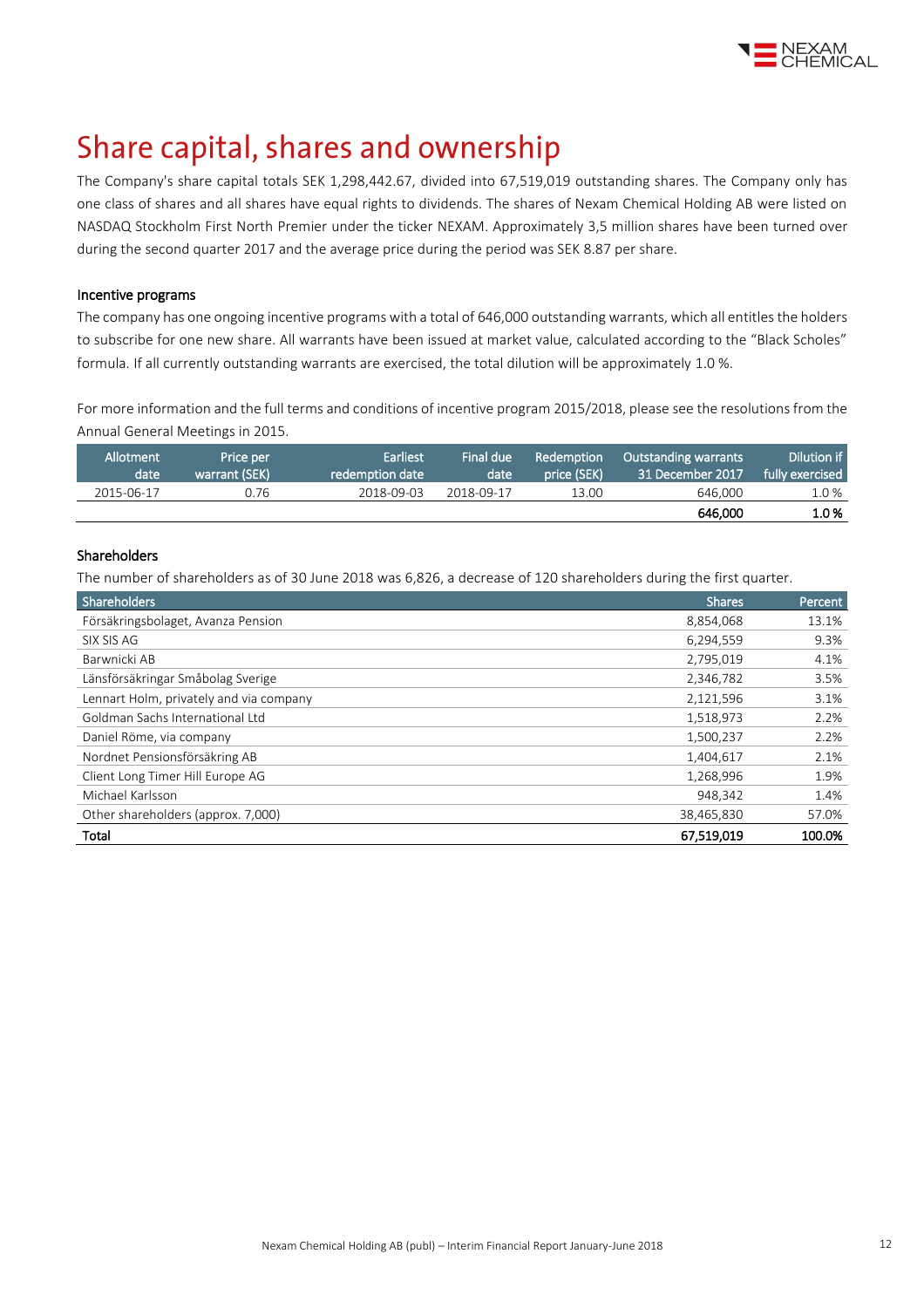

## **Financial calendar**

6 Nov 2018 Interim Report January-September 2018 14 Feb 2019 Year-End-Report 2018

Interim reports are available on [www.nexamchemical.com.](http://www.nexamchemical.com/)

### For further information concerning the report, please contact:

Anders Spetz, CEO Tel: +46-(0)703 47 97 00 E-mail[: anders.spetz@nexamchemical.com](mailto:anders.spetz@nexamchemical.com)

This information is information that Nexam Chemical Holding AB is obliged to make public pursuant to the EU Market Abuse Regulation and the Securities Markets Act. The information was submitted for publication, through the agency of the contact person set out above, at 08:00 CET on August 16, 2018.